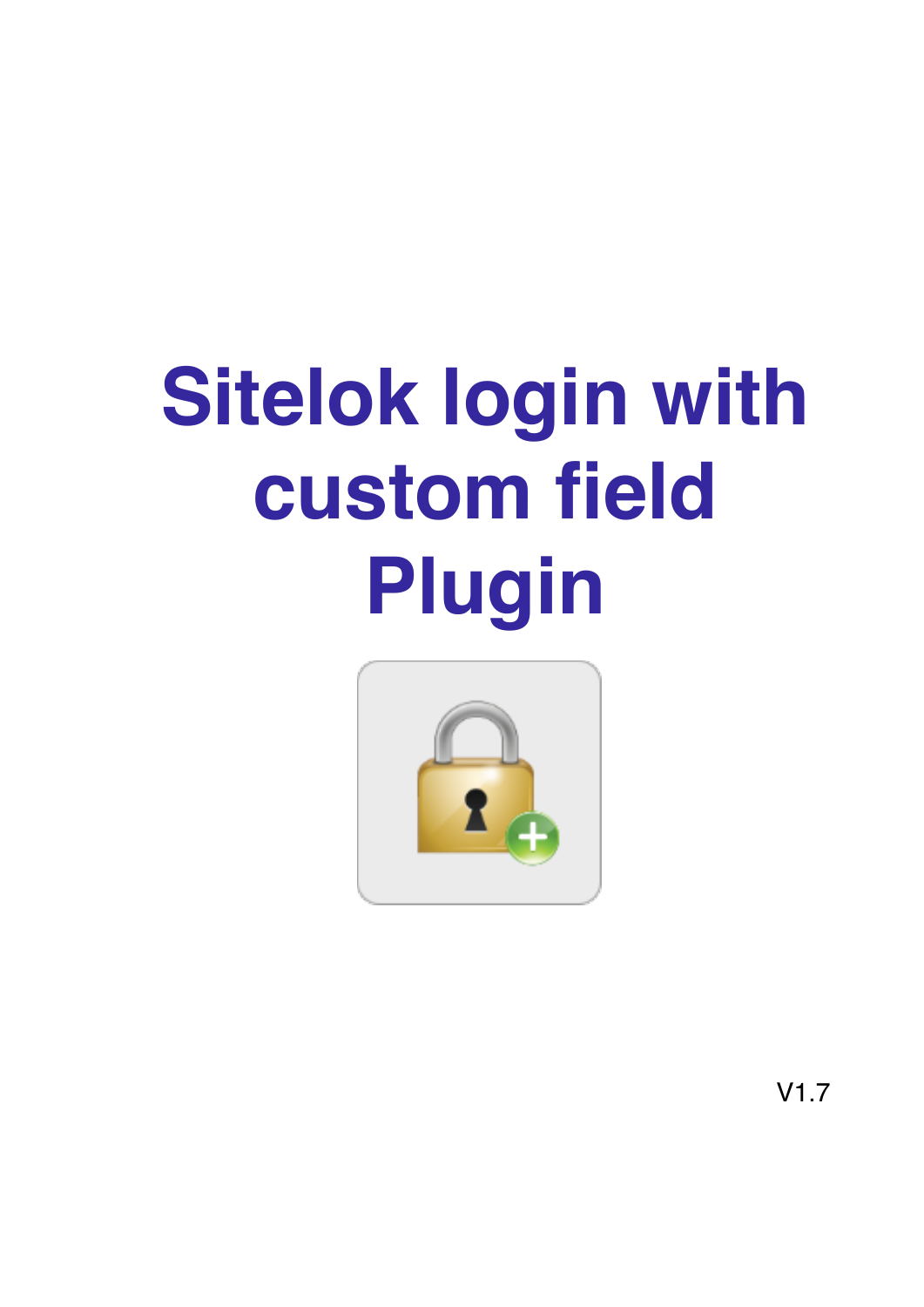#### **Sitelok Login with Custom Field Plugin**

Copyright 2011-2022 Vibralogix. All rights reserved.

This document is provided by Vibralogix for informational purposes only to licensed users of the Sitelok product and is provided on an 'as is' basis without any warranties expressed or implied.

Information in this document is subject to change without notice and does not represent a commitment on the part of Vibralogix. The software described in this document is provided under a license agreement. The software may be used only in accordance with the terms of that license agreement. It is against the law to copy or use the software except as specifically allowed in the license.

It is the users responsibility to ensure the suitability of this product before using it. In no circumstances will Vibralogix be responsible for any loss or damage of data or programs as a result of using the product. Your use of this product implies acceptance of these terms.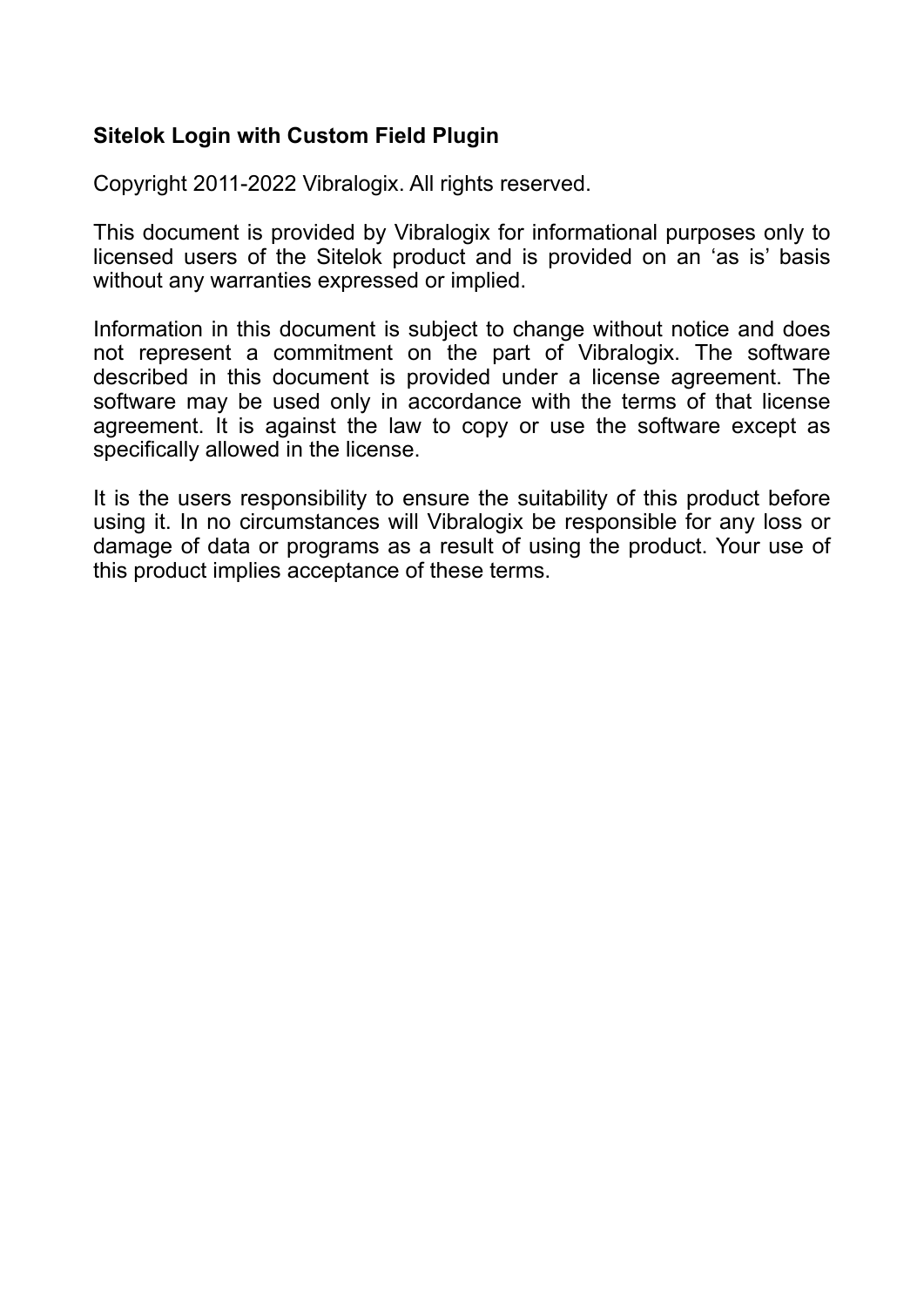## **Contents**

| What is the Sitelok login with custom field plugin?4 |  |
|------------------------------------------------------|--|
|                                                      |  |
|                                                      |  |
|                                                      |  |
|                                                      |  |
|                                                      |  |
|                                                      |  |
|                                                      |  |
|                                                      |  |
|                                                      |  |
|                                                      |  |
|                                                      |  |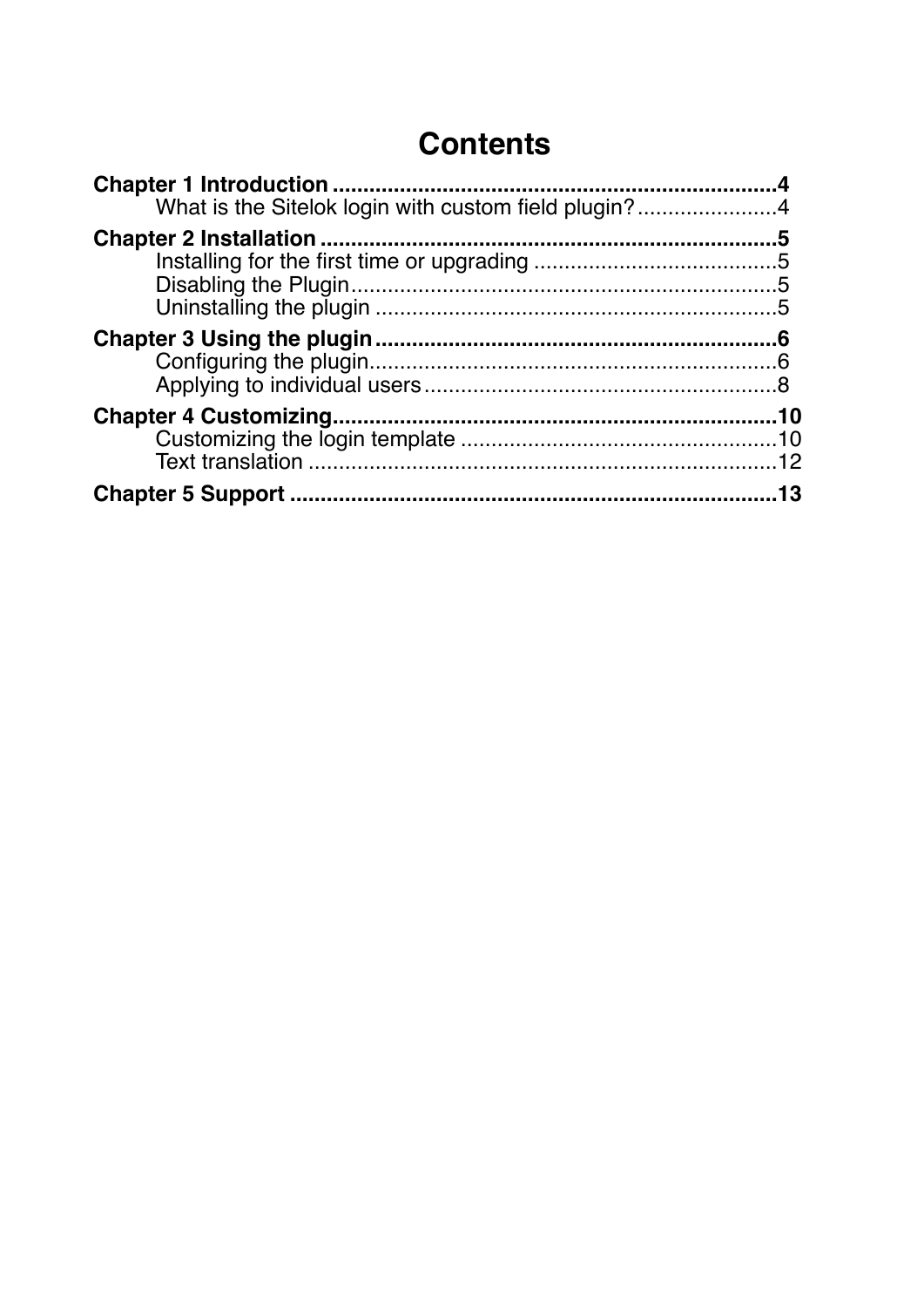# <span id="page-3-0"></span>**Chapter 1 Introduction**

## <span id="page-3-1"></span>**What is the Sitelok login with custom field plugin?**

The Sitelok login with custom field plugin is an add on for Sitelok that adds an extra layer of security to the login process. As well as the username and password normally required the user will also be asked to enter a memorable word stored in one of the custom fields. If you choose to require the whole word to be entered each time the user will see this extra login page after they pass the username and password form.



If you instead choose to require randomly selected characters to be entered each time the user will see this extra login page.



This extra layer login level can be enabled for all all users, selected groups or selected users.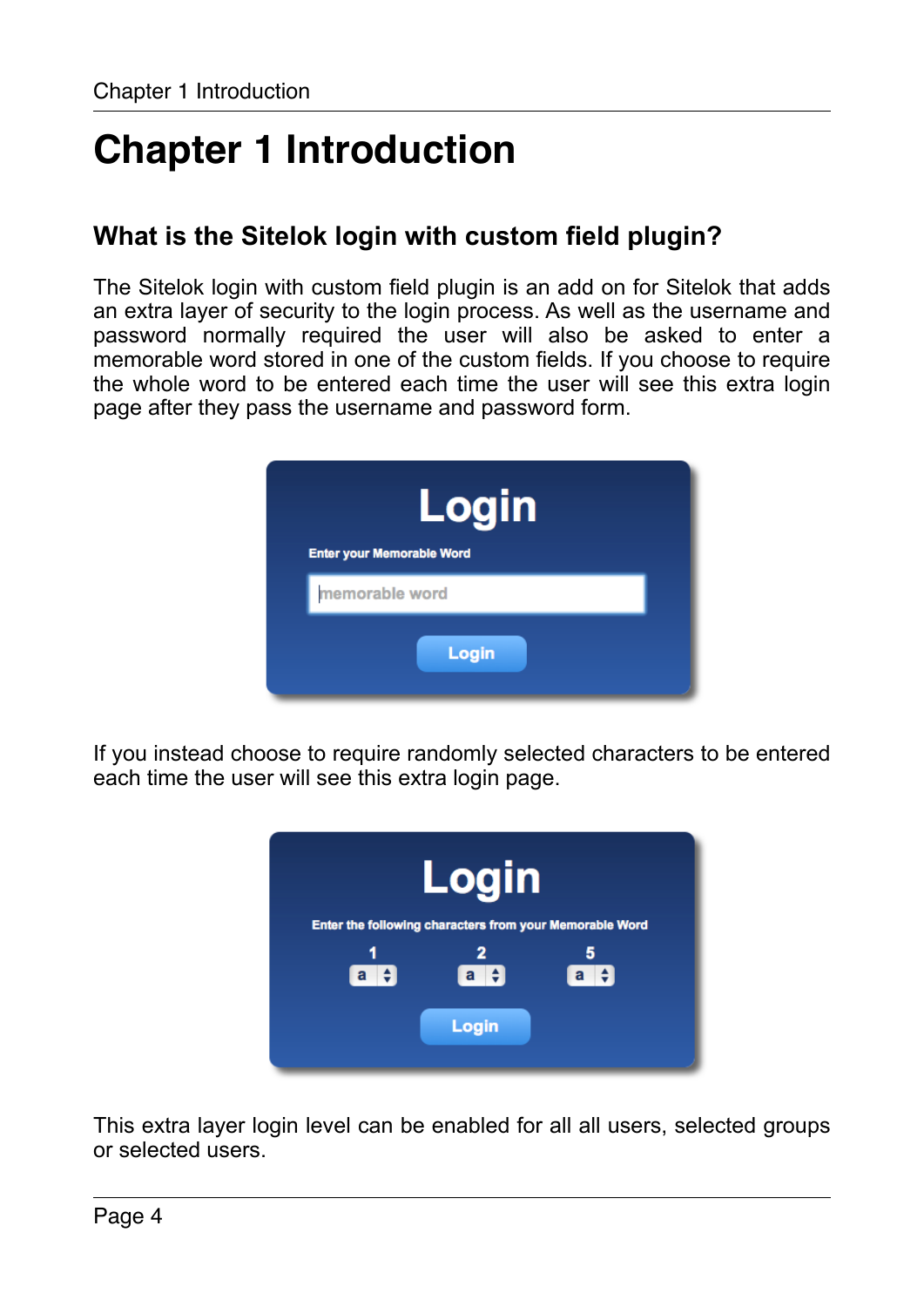# <span id="page-4-0"></span>**Chapter 2 Installation**

## <span id="page-4-1"></span>**Installing for the first time or upgrading**

- 1) Extract the contents of the zip file to your PC.
- 2) Upload the plugin\_customlogin folder to your existing Sitelok slpw folder using FTP. There are no special permissions required on most servers.
- 3) Login to the Sitelok control panel.
- 4) Open the following URL in the browser

http://www.yoursite.com/slpw/plugin\_customlogin/install.php

which will start the installation process. If all is well you will be taken to the plugin preferences page where you will see the plugin listed.

If you have any problems with installation please let us know so that we can help you.

## <span id="page-4-2"></span>**Disabling the Plugin**

To disable the plugin select **Plugin Preferences** in the **Plugin** menu option of Sitelok. Uncheck the enable box for the plugin and click the **Save** button. You can enable it again in the same way.

## <span id="page-4-3"></span>**Uninstalling the plugin**

To permanently remove the plugin and its settings follow these steps.

- 1) Disable the plugin as above.
- 2) Click the delete icon next the plugin in the disabled plugins section.
- 3) Confirm the action in the alert box.

If the plugin is uninstalled successfully you will be returned to the plugin preferences page.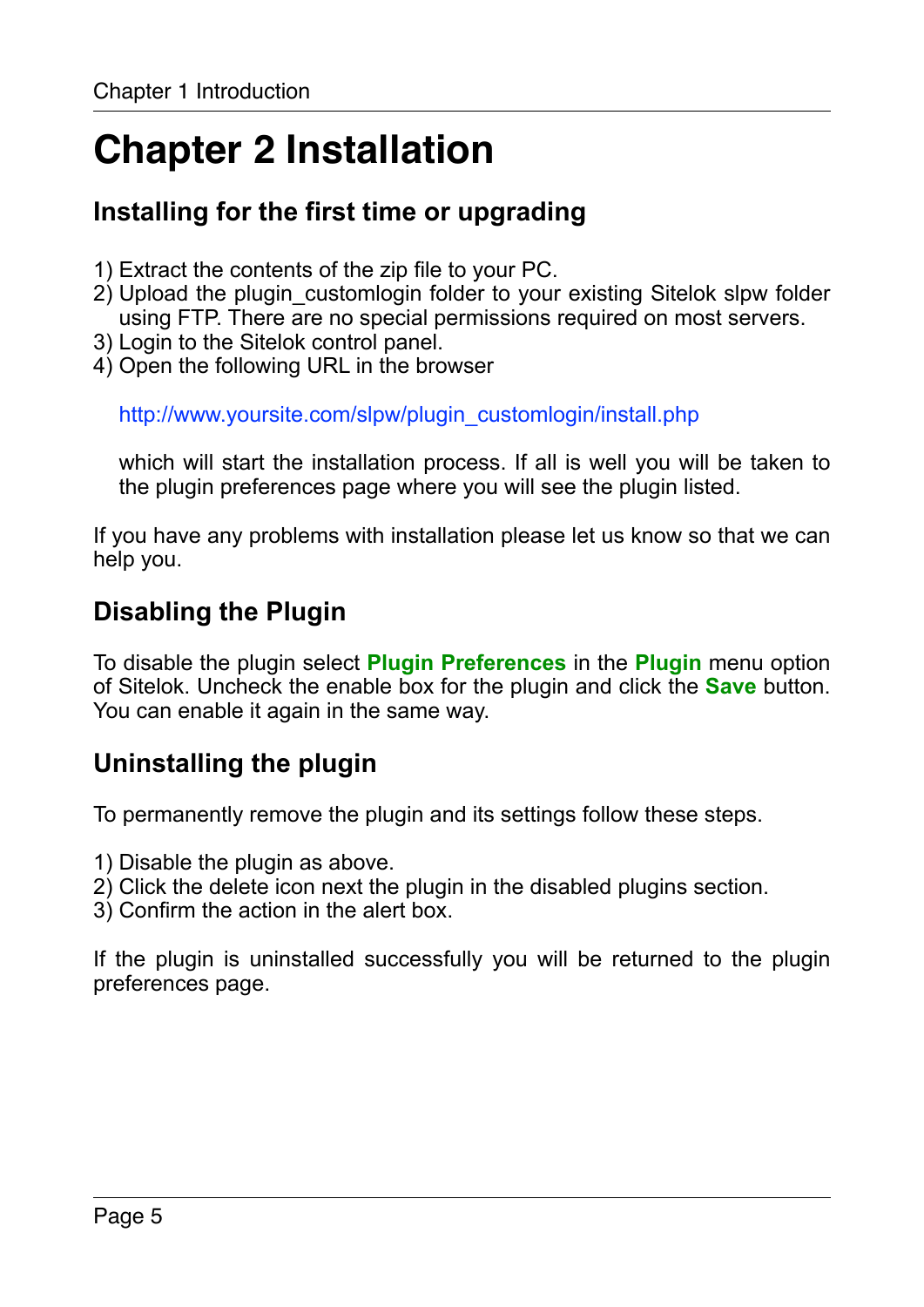# <span id="page-5-0"></span>**Chapter 3 Using the plugin**

## <span id="page-5-1"></span>**Configuring the plugin**

Before you can have use the login with custom field plugin you need to configure some settings.

You can access the plugin configuration by selecting **Custom Field Login** from the **Plugins** menu. This will display a page like this.

| Settings                                                                                   |                                                                                                                                                                          |
|--------------------------------------------------------------------------------------------|--------------------------------------------------------------------------------------------------------------------------------------------------------------------------|
| Select field                                                                               | Custom2 - Memorable Word $\frac{4}{7}$                                                                                                                                   |
|                                                                                            | This custom field will be used for the extra login                                                                                                                       |
| Minimum length                                                                             | $4 \div$                                                                                                                                                                 |
|                                                                                            | This will force the user to enter at least this number of characters                                                                                                     |
| Characters allowed                                                                         | abcdefghijklmnopgrstuvwxyzABCDEFGHIJKLMNOPQRSTUVWXYZ0123456789                                                                                                           |
|                                                                                            | List all characters allowed to be used for the custom field                                                                                                              |
| Characters required                                                                        | $AII \div$                                                                                                                                                               |
|                                                                                            | Number of characters user must enter to login. Select All for text field.                                                                                                |
| Ignore case                                                                                |                                                                                                                                                                          |
|                                                                                            |                                                                                                                                                                          |
| Apply to usergroups                                                                        |                                                                                                                                                                          |
| by this.                                                                                   | Check a usergroup to apply this login method and uncheck to remove leaving just<br>the default login. Logon methods directly applied to specific users are not affected  |
| ADMIN <sup>2</sup>                                                                         |                                                                                                                                                                          |
| ADMINTEST <b>D</b>                                                                         |                                                                                                                                                                          |
| BRONZE <b>D</b>                                                                            |                                                                                                                                                                          |
| GOLD $\Box$                                                                                |                                                                                                                                                                          |
| $SILVER$ $\Box$                                                                            |                                                                                                                                                                          |
| Tools                                                                                      |                                                                                                                                                                          |
| This doesn't include users that only use this login method because of group<br>membership. | You can use the Select button below to select all users that have been specifically<br>assigned a login method. You can choose the login method using the radio buttons. |
|                                                                                            | Select users who have been specifically assigned this login method                                                                                                       |
|                                                                                            | $\bigcirc$ Select users who have been specifically assigned the normal login method                                                                                      |
|                                                                                            | ○ Select users who have been specifically assigned any login method                                                                                                      |
|                                                                                            | <b>Select</b>                                                                                                                                                            |
|                                                                                            |                                                                                                                                                                          |

#### **Select Field**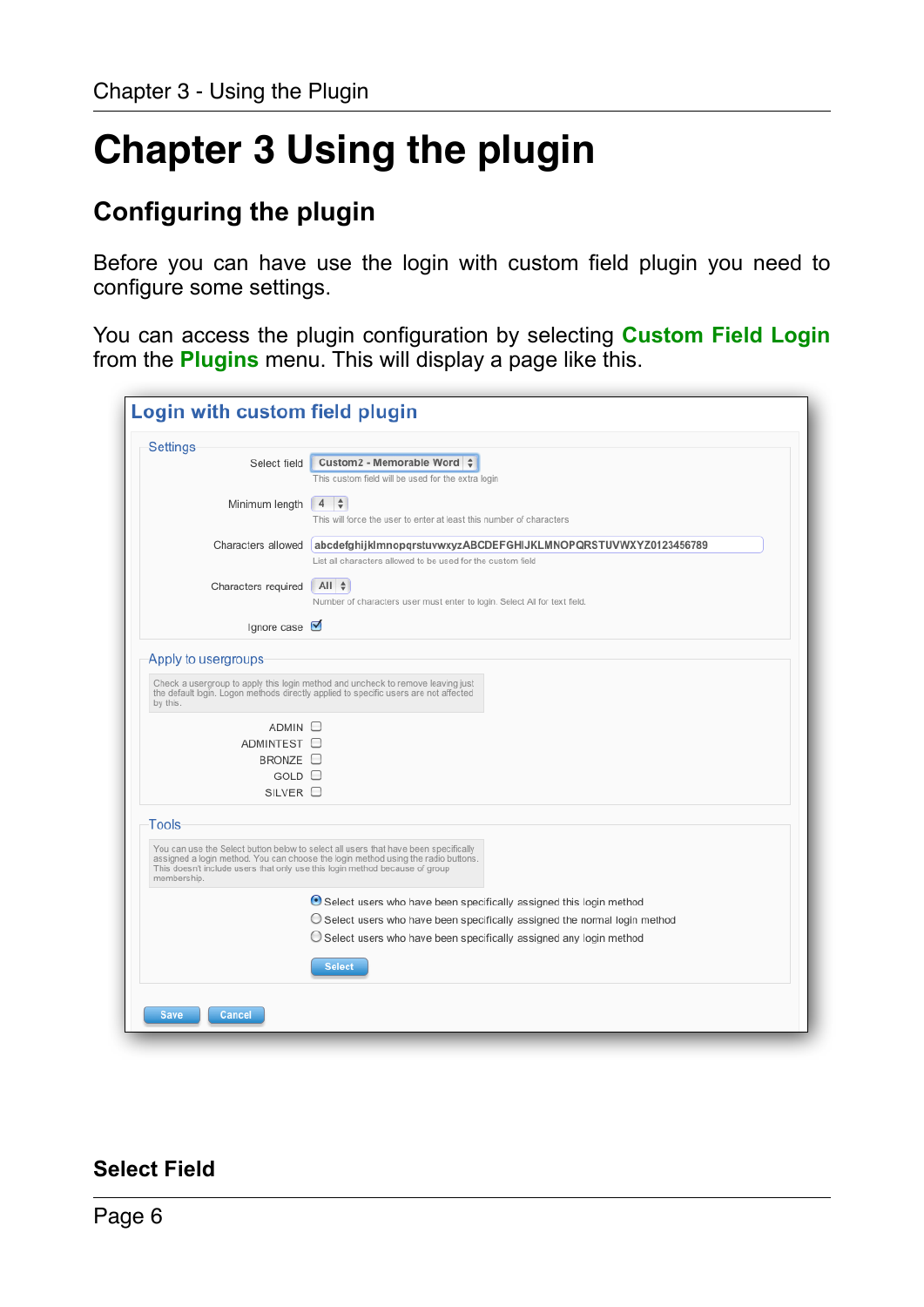This tells the plugin which custom field it will be using for the memorable word that the user needs to enter during login. You should set the title for this field to something suitable such as 'Memorable Word'. You must of course also make sure that you store a value in this field by requesting it from the user in a registration form.

#### **Minimum Length**

This defines the minimum length that is allowed when a user enters a value for the custom field in a registration form or modify profile form.

#### **Characters allowed**

This defines the characters that are allowed in the custom field. By default alphanumeric fields are allowed.

#### **Characters required**

This sets how many characters from the memorable word custom field are required during login. If you select all then the whole word needs to be entered in a text box on the extra login form that by default will look like this.

If you select a specific number then the extra login form will request that number of characters from random positions in the word using drop down boxes. In this case the default extra login form will look like this.



#### **Ignore case**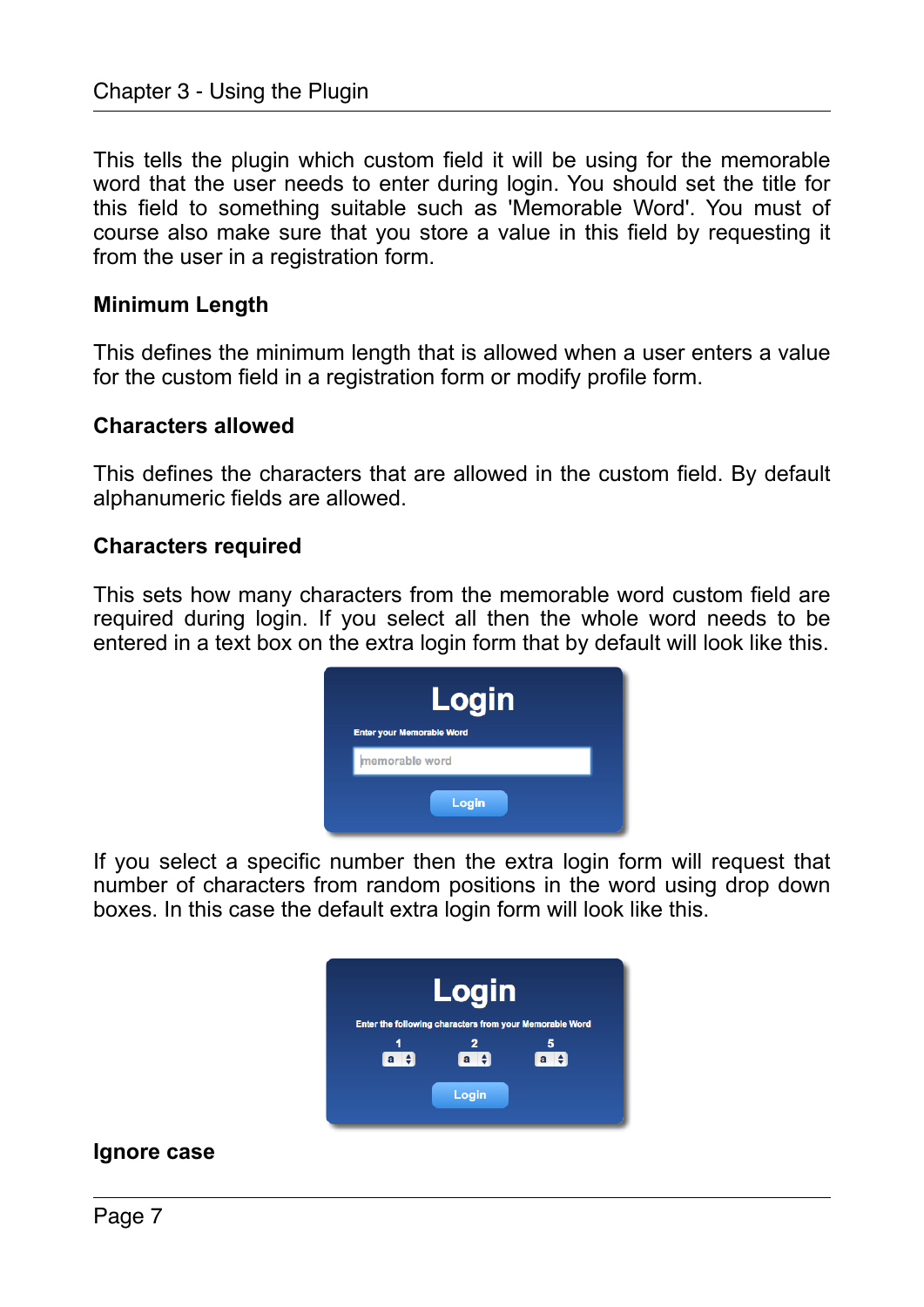Check the box so that case is not important. This would allow a user to enter London or london for example. It is usually a good idea to check this box.

#### **Apply to usergroups**

Check the box next to the usergroups that you want to use this login method.

If a user is a member of one of the selected usergroups they will be required to use the Custom Field login to access the site.

For example you could require that only ADMIN users are required to use this extra security.

#### **Tools**

The tools section of the page allows you to select in the main admin page the users that are using the login with custom field method. This is useful if you wish to email them all for example.

You can also select users not using ths login method or users assigned any extra login method.

Just choose which group of users you want to select and click the **Select** button. This will return you to the main admin page with the relevant users selected.

### <span id="page-7-0"></span>**Applying to individual users**

As well as assigning usergroups to use the login with custom field login method you can also apply it (or remove it) from specific users. To do this click the



icon next to the user you wish to modify or select multiple users and click the icon at the bottom of the main admin page.

This will display the following page.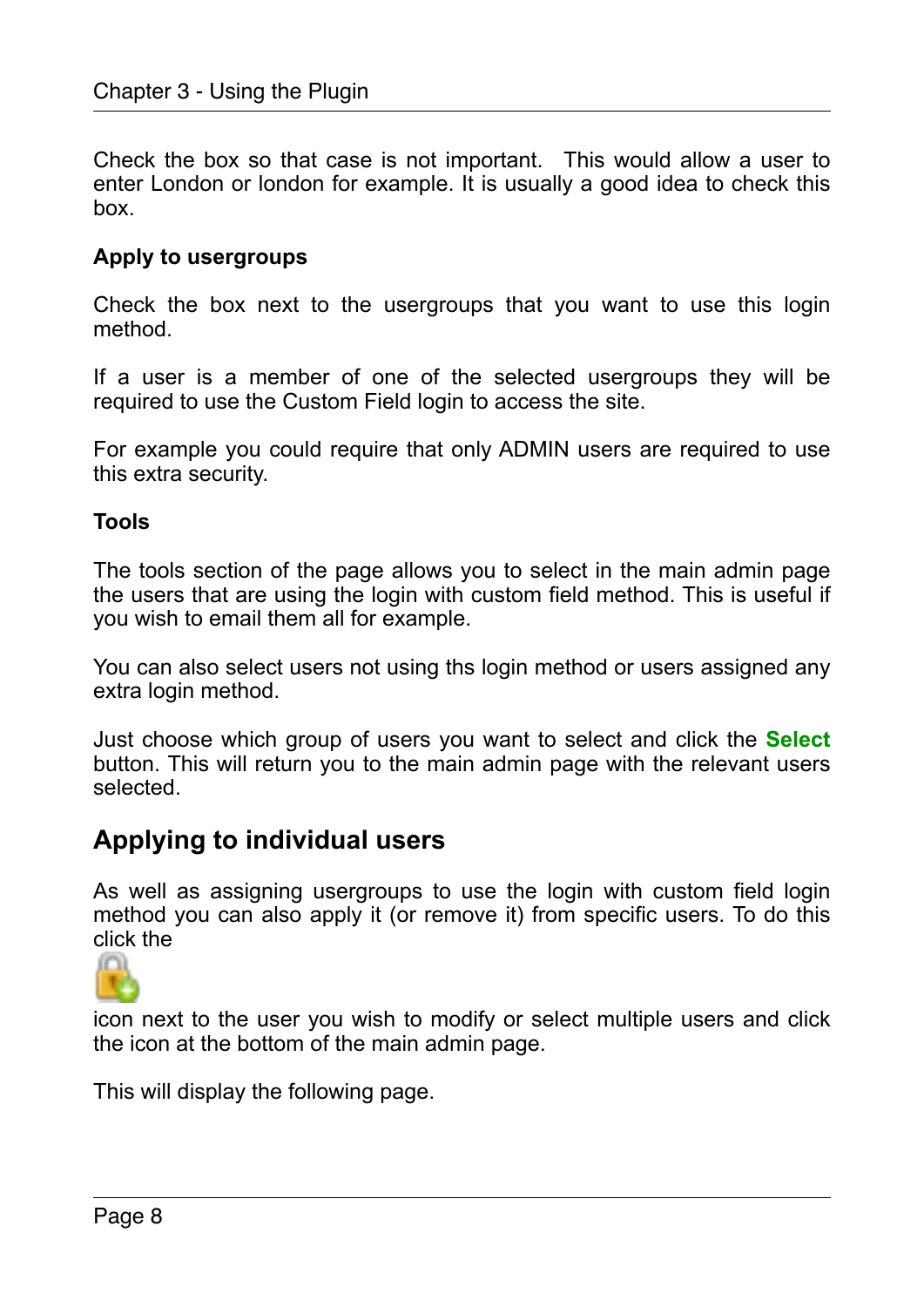| Login with custom field plugin |                                                                                       |  |  |
|--------------------------------|---------------------------------------------------------------------------------------|--|--|
|                                | Apply login method                                                                    |  |  |
|                                | Select an option to apply or remove the custom field login method for the user admin? |  |  |
|                                | This user should always use this login method                                         |  |  |
|                                | $\bigcup$ This user should use the login method defined by group membership           |  |  |
|                                | $\bigcirc$ This user should use the normal default login                              |  |  |
|                                | Set<br>Cancel                                                                         |  |  |

This page allows you to define whether the user should always use the custom field login, use the login defined by the usergroup or use only the default login. Select what you require and click the **Set** button.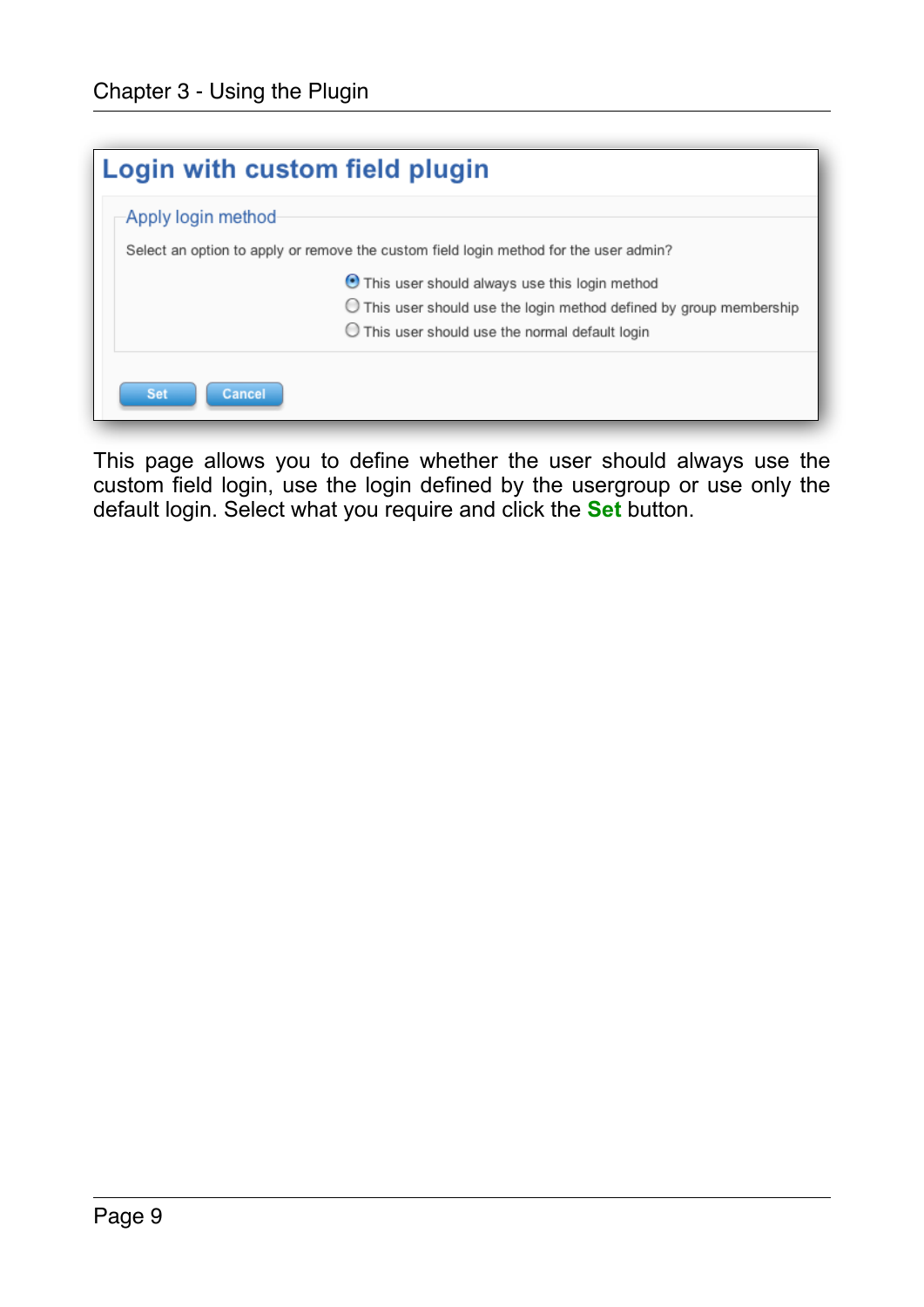## <span id="page-9-0"></span>**Chapter 4 Customizing**

## <span id="page-9-1"></span>**Customizing the login template**

For most sites the default custom field login form that appears will be fine. If you are using Sitelok V4.2 or above it will use the styles you set for the default main login form. However if you wish to make your own then read on.

First of all you need to determine which type of form you need to use. If you request the whole memorable word from the user then you need to use the text field template. If you request random characters from the memorable word then you need to use the Selected Character template.

**Important**. You must make sure your template matches the settings to define in the plugin configuration. If you get something wrong and can't login just delete the template file so that the default is used again.

#### **Text Field Template**

To replace the default login template you need to upload to the plugin\_customlogin folder a file named extralogintemplate.php.

Basically the only requirement is that you create your extra login form using the following <form> tag

<form name="siteloklogin2" action="<?php echo \$startpage; ?>" method="post" autocomplete="off" >

and that you include a text field to collect the memorable word from the user. This should be named extralogindata1. So for example

<input class="loginbox" type="text" name="extralogindata1" >

You can use the example extralogintemplatetextfield.php from the zip file as a starting point if you wish. Rename this as extralogintemplate.php to use it.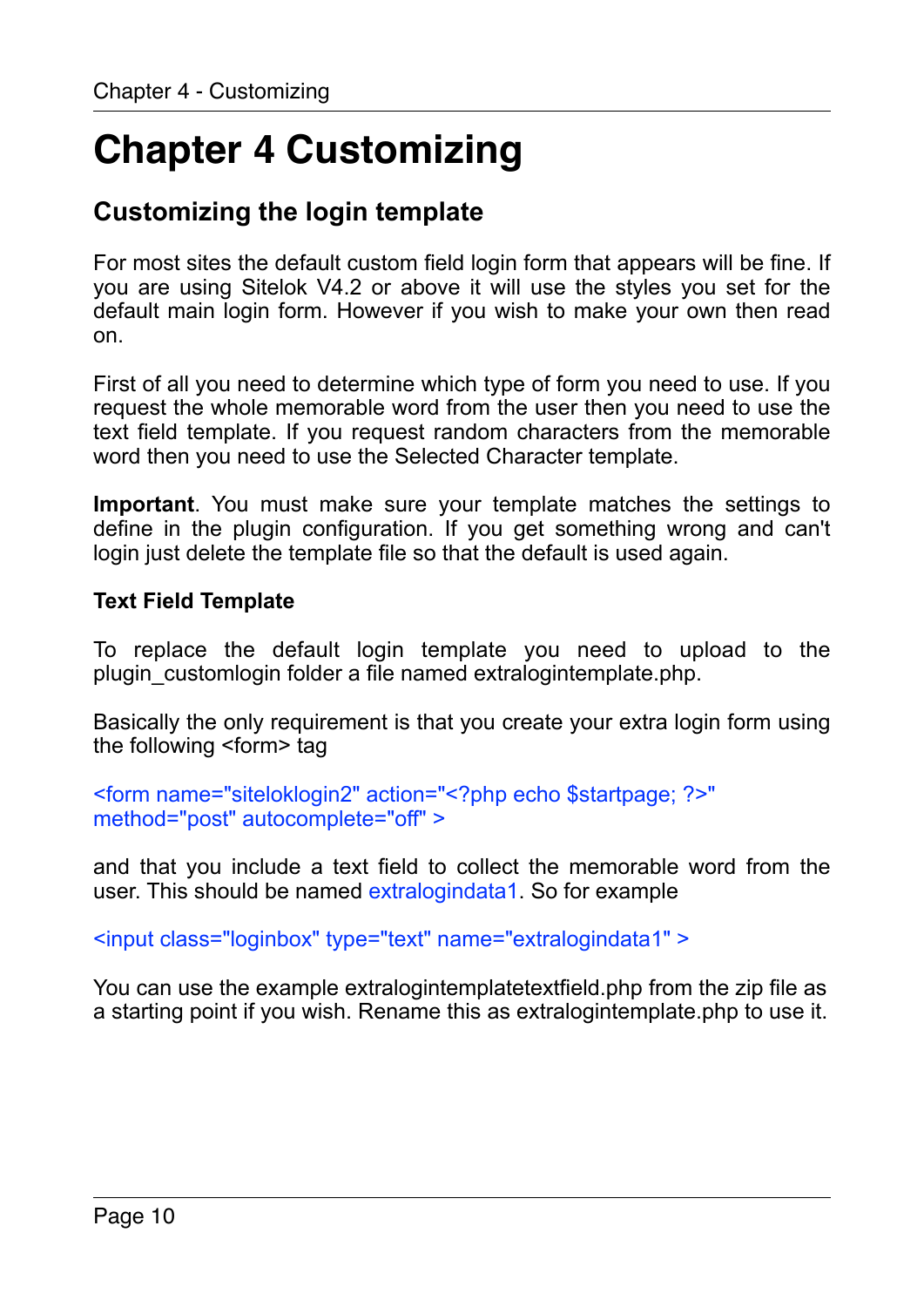#### **Selected Character Template**

To replace the default login template you need to upload to the plugin\_customlogin folder a file named extralogintemplate.php.

The login form on your page should use the following <form> tag

<form name="siteloklogin2" action="<?php echo \$startpage; ?>" method="post" autocomplete="off" >

Then you need to have an input field for each of the requested characters. So if you selected to require three characters then you will need three input fields. These should be named extralogindata1, extralogindata2 and extralogindata3. These fields can be text fields or drop down fields. If you use drop down fields make sure the select input lists all of the characters allowed as options.

As the plugin will randomly select which characters need to be entered you also need to display this to the user. The selected character number can be displayed using <?php echo \$charpos[1]; ?>

So for our example requiring three characters you would need to use

<?php echo \$charpos[1]; ?>

<?php echo \$charpos[2]; ?>

<?php echo \$charpos[3]; ?>

These can be inserted wherever you wish on the page as needed.

You can use the example extralogintemplatedropdown.php from the zip file as a starting point if you wish. Rename this as extralogintemplate.php to use it.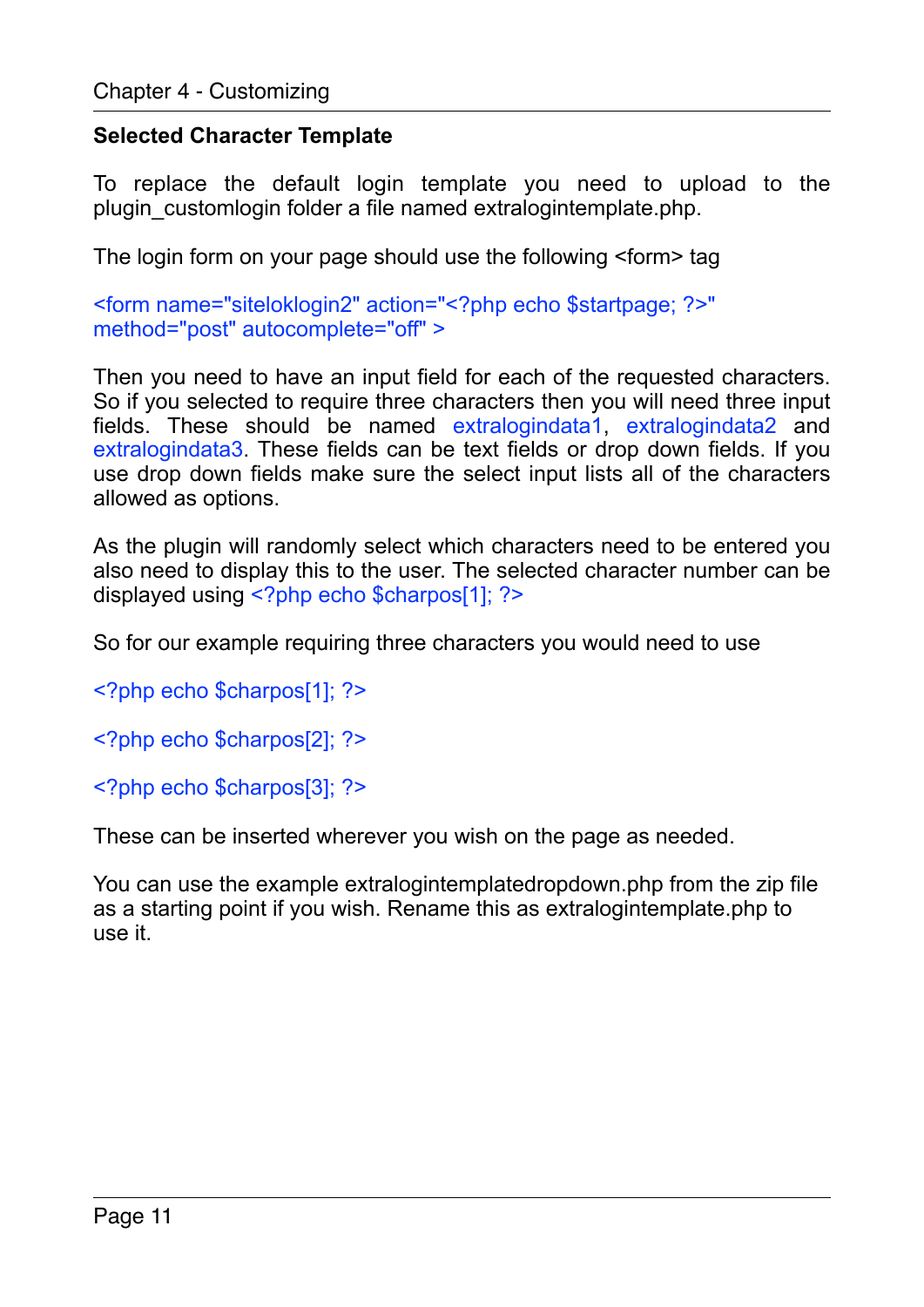#### **PHP variables**

For more advanced users there are a number of PHP variables you can use in the extra login form. To use these you will need some experience with PHP.

\$charsreq This contains the number of characters required as set in the plugin configuration. If it contains 0 this means the whole word is required to be entered using a text field.

- \$selectchars[1] This contains the first random character position required. Replace the [1] with [2] or [3] etc for the other characters.
- \$selectchars Contains the list of allowed characters defined in the plugin configuration.
- \$pluginURL Contains the URL to the plugn folder such as http://www.yoursite.com/slpw/plugin\_customlogin/

We have included in the zip file an example template called extralogintemplateauto.php that uses the above variables that can handle automatically any type of template defined in the plugin configuration.

## <span id="page-11-0"></span>**Text translation**

You can change the English text as required by adding these lines to your slconfig.php.

define("MSG\_CUSTOM\_LOGIN\_INVALIDCHARS","contains invalid characters"); define("MSG\_CUSTOM\_LOGIN\_TOOSHORT","is too short. Minimum length is ");